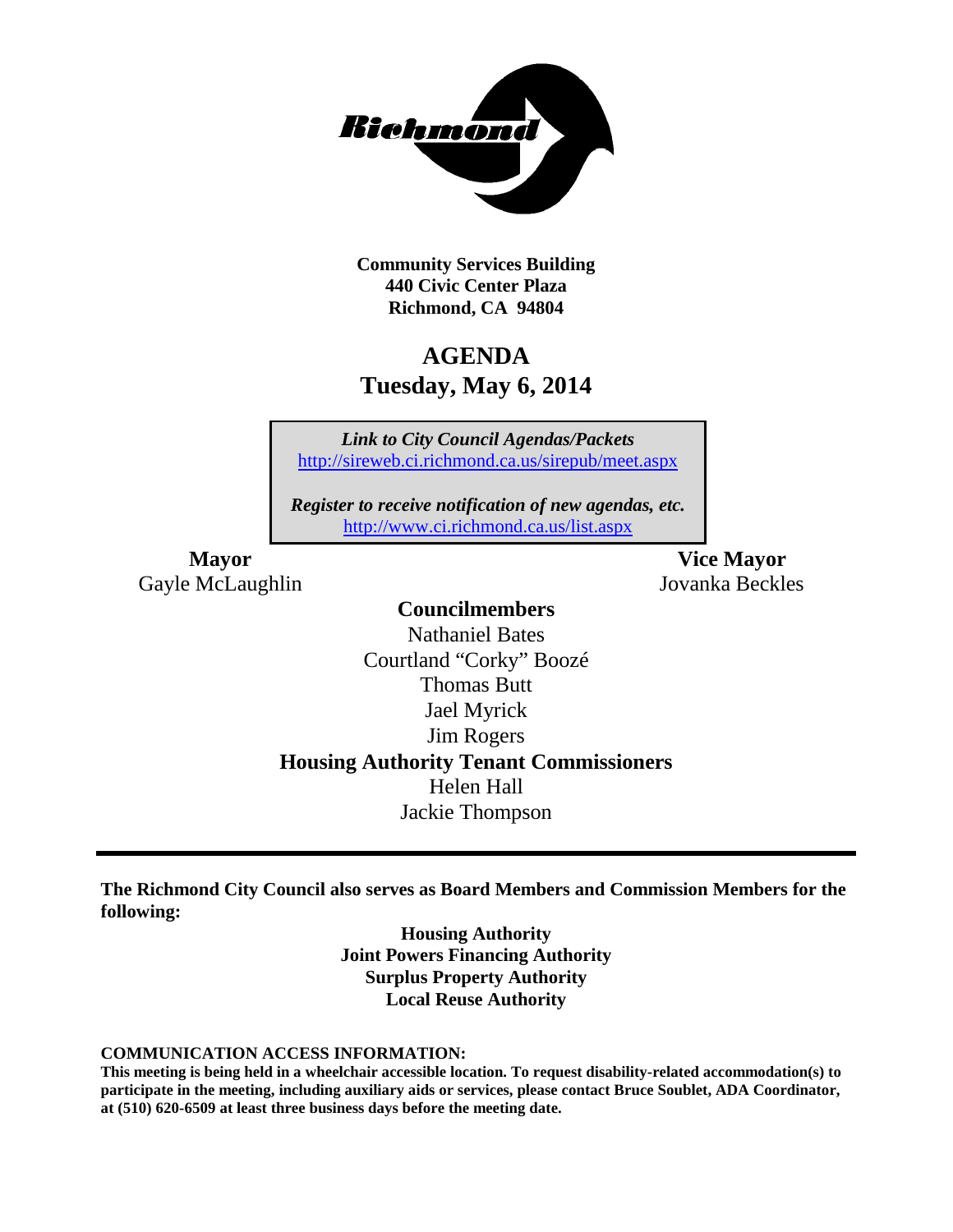# **MEETING PROCEDURES**

The City of Richmond encourages community participation at its City Council meetings and has established procedures that are intended to accommodate public input in a timely and time-sensitive way. As a courtesy to all members of the public who wish to participate in City Council meetings, please observe the following procedures:

**PUBLIC COMMENT ON AGENDA ITEMS:** Anyone who desires to address the City Council on items appearing on the agenda must complete and file a pink speaker's card with the City Clerk **prior** to the City Council's consideration of the item. Once the City Clerk has announced the item and discussion has commenced, no person shall be permitted to speak on the item other than those persons who have submitted their names to the City Clerk. Your name will be called when the item is announced for discussion. **Each speaker will be allowed TWO (2) MINUTES to address the City Council on NON-PUBLIC HEARING items listed on the agenda.**

**OPEN FORUM FOR PUBLIC COMMENT:** Individuals who would like to address the City Council on matters not listed on the agenda or on **Presentations, Proclamations and Commendations, Report from the City Attorney, or Reports of Officers** may do so under Open Forum. All speakers must complete and file a pink speaker's card with the City Clerk **prior** to the commencement of Open Forum. **The amount of time allotted to individual speakers shall be determined based on the number of persons requesting to speak during this item. The time allocation for each speaker will be as follows: 15 or fewer speakers, a maximum of 2 minutes; 16 to 24 speakers, a maximum of 1 and one-half minutes; and 25 or more speakers, a maximum of 1 minute.**

#### **SPEAKERS ARE REQUESTED TO OCCUPY THE RESERVED SEATS IN THE FRONT ROW BEHIND THE SPEAKER'S PODIUM AS THEIR NAME IS ANNOUNCED BY THE CITY CLERK.**

**CONSENT CALENDAR:** Consent Calendar items are considered routine and will be enacted, approved or adopted by one motion unless a request for removal for discussion or explanation is received from the audience or the City Council. A member of the audience requesting to remove an item from the Consent Calendar must first complete a speaker's card and discuss the item with a City staff person prior to filing the card with the City Clerk and **prior to the City Council's consideration of Agenda Review.** An item removed from the Consent Calendar may be placed anywhere on the agenda following the City Council's agenda review.

Any law enforcement officer on duty or whose service is commanded by the presiding officer shall be Sergeant-at-Arms of the Council meetings. He/she, or they, shall carry out all orders and instructions given by the presiding officer for the purpose of maintaining order and decorum at the Council meetings (City Council Rules of Procedure and Order Section III F, RMC Section 2.12.030).

**\*\*\*\*\*\*\*\*\*\*\*\*\*\*\*\*\*\*\*\*\*\*\*\*\*\*\*\*\*\*\*\*\*\*\*\*\*\*\*\*\*\*\*\*\*\*\*\*\*\*\*\*\*\*\*\*\*\***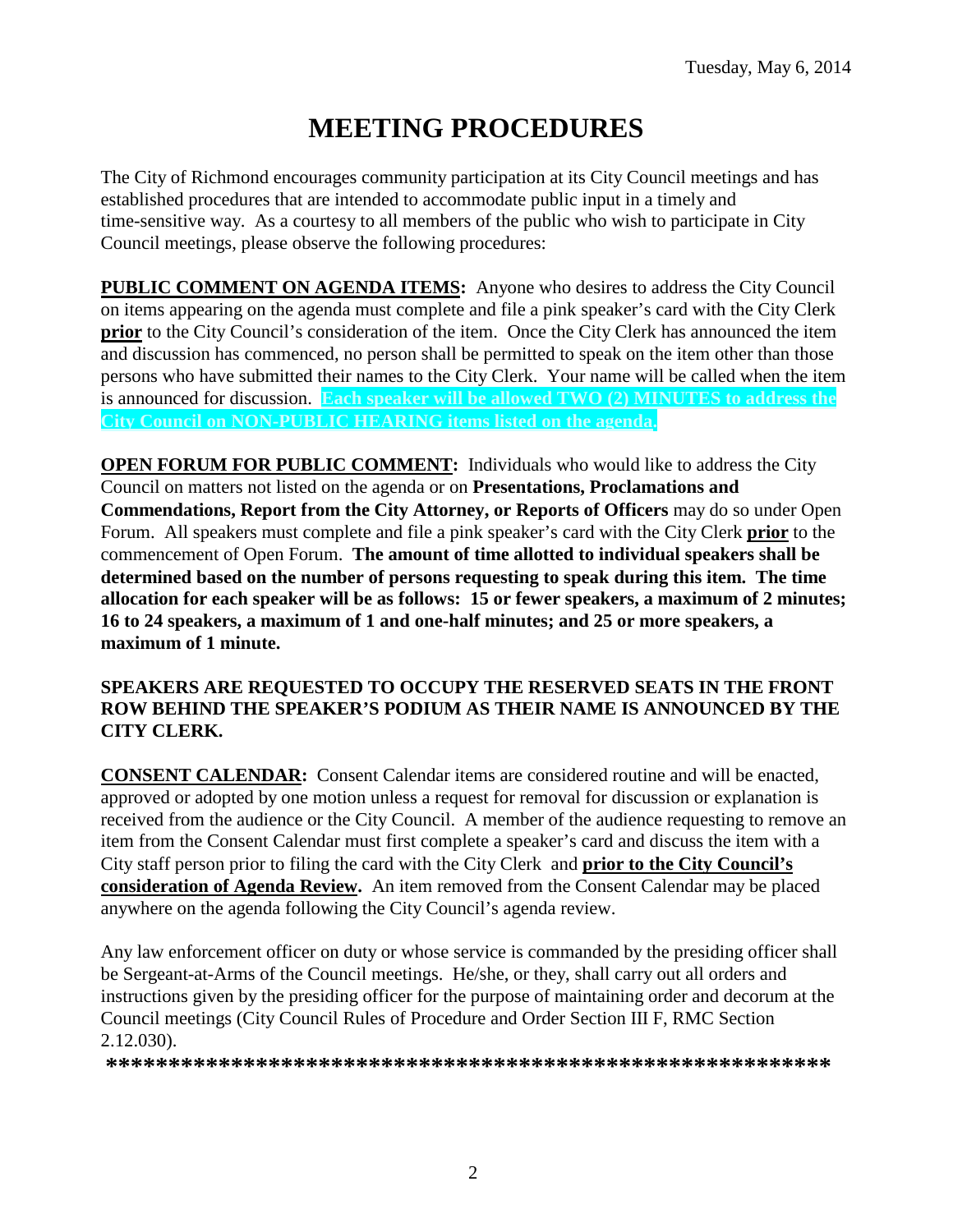## **OPEN SESSION TO HEAR PUBLIC COMMENT ON CLOSED SESSION ITEMS**

5:00 p.m.

- **A. ROLL CALL**
- **B. PUBLIC COMMENT**
- **C. ADJOURN TO CLOSED SESSION**

### **CLOSED SESSION**

Shimada Room of the Community Services Building

#### **A. CITY COUNCIL**

**A-1.** PUBLIC EMPLOYEE DISCIPLINE (Pursuant to Government Code 54957):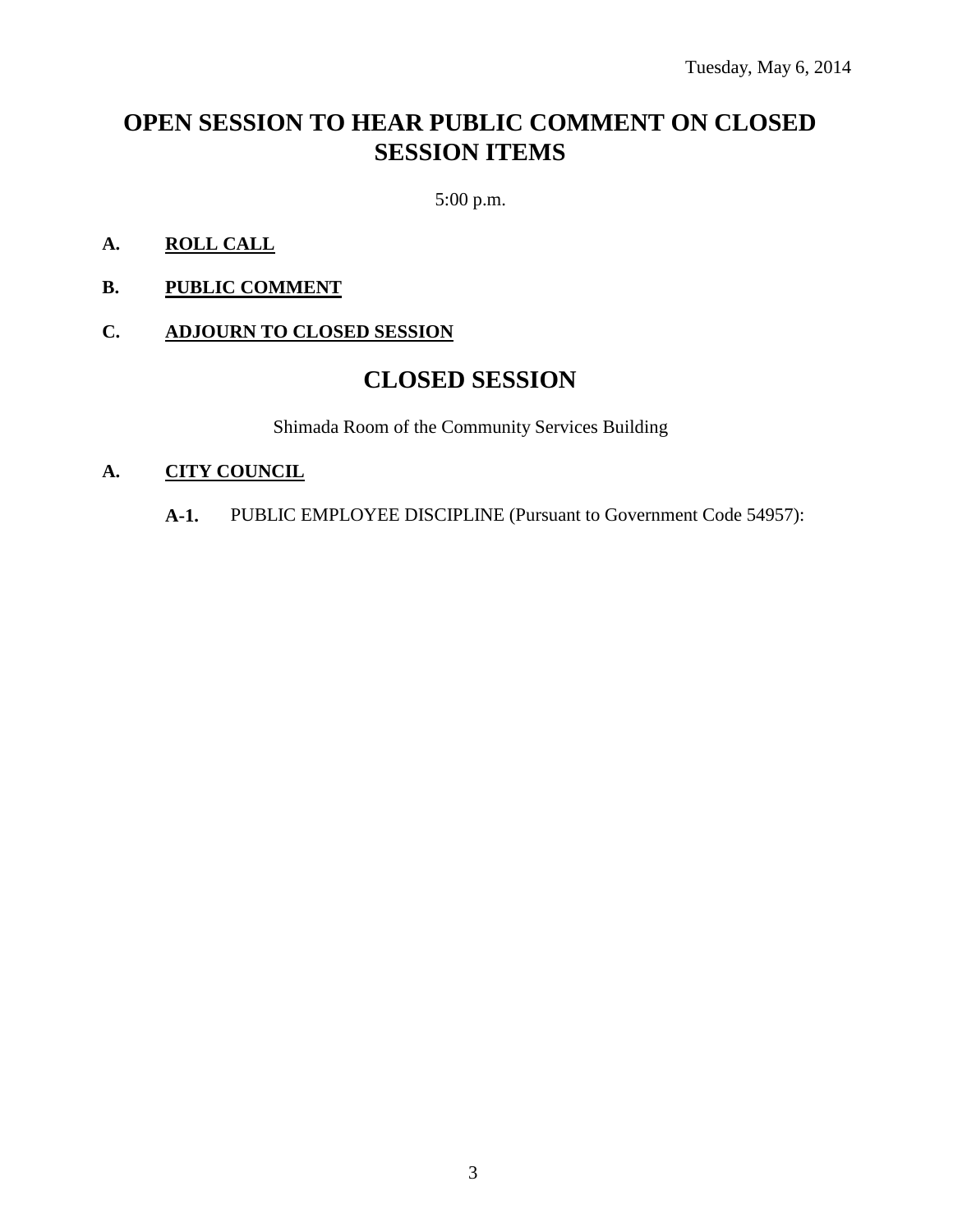### **REGULAR MEETING OF THE RICHMOND CITY COUNCIL**

6:30 p.m.

#### **A. ROLL CALL**

- **B. STATEMENT OF CONFLICT OF INTEREST**
- **C. AGENDA REVIEW**

#### **D. REPORT FROM THE CITY ATTORNEY OF FINAL DECISIONS MADE DURING CLOSED SESSION**

#### **E. OPEN FORUM FOR PUBLIC COMMENT**

#### **F. CITY COUNCIL CONSENT CALENDAR**

- **F-1.** RECEIVE the quarterly report on Point Molate property management activities Engineering Services Department (Alan Wolken/Craig Murray 307-8091).
- **F-2.** APPROVE a two-year contract Bernardini Enterprises Inc. to provide and service portable toilets on an as needed basis for special events, and at various City parks that have no permanent facilities, in an amount not to exceed \$36,000 and for a term from July 1, 2014, to June 30, 2016 - Public Works Department (Yader A. Bermudez 231-3008).
- **F-3.** ADOPT a resolution authorizing the City of Richmond to participate in the Public Agency Retirement System (PARS) alternative retirement system (ARS) for its part-time, seasonal, and temporary employees (PTS) who are not eligible for a Qualifying Retirement Plan. **(This item was reviewed and recommended for approval by the Finance Committee at its April 4, 2014, meeting)** - Finance Department (James Goins 620-6740).
- **F-4.** ADOPT a resolution approving the installation of four-way stop signs at the intersection of 33rd Street and Clinton Avenue in the North and East Neighborhood. (This item was reviewed and recommended for approval by the Public Safety Committee at its April 17, 2014, meeting) - Engineering Services Department (Alan Wolken/Steven Tam 307-8091).
- **F-5.** APPROVE an emergency contract with, and associated payment to, Conflo Services, Inc. for emergency flooding remediation at the West Side Branch Library/Community Center in an amount not to exceed \$10,769.00 - Public Works Department (Yader A. Bermudez 231-3008).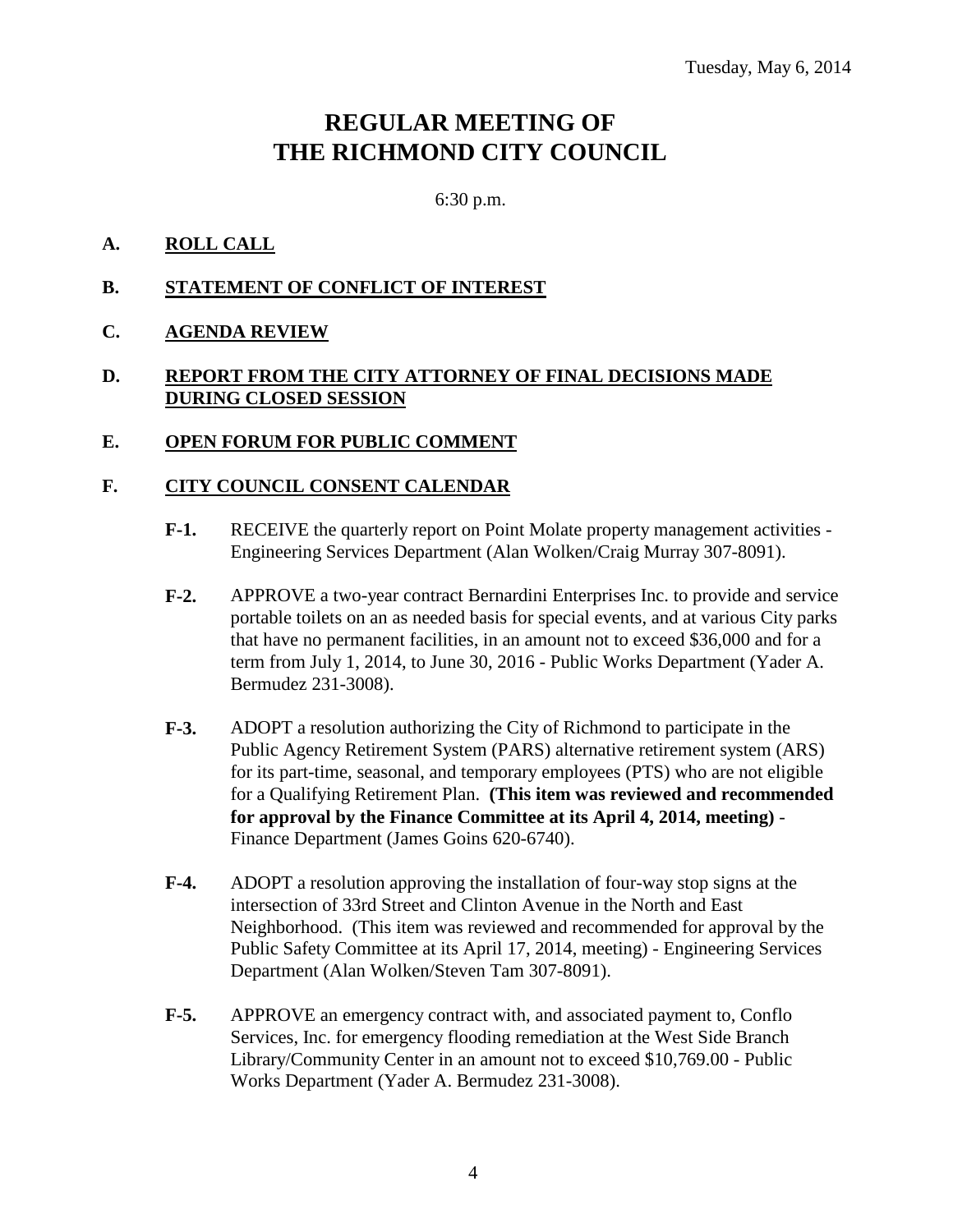- **F-6.** APPROVE a one-year contract extension with D & H Landscaping, Inc. for landscape management services at Point Molate in an amount not to exceed \$99,000 which includes a 10% cost contingency. The contract term will be July 1, 2014, to June 30, 2015 - Public Works Department (Yader A. Bermudez 231- 3008).
- **F-7.** APPROVE the City Council minutes of the regular meetings held on February 18, 2014, April 1 and 15, 2014, and the special meetings held on February 25, 2014, and March 25, 2014 - City Clerk's Office (Diane Holmes 620-6514).
- **F-8.** ADOPT a resolution to accept and appropriate \$1,500,000 of Measure J funds from the Contra Costa Transportaion Authority for the Richmond Parkway Lighting Project and to accept Measure J Funding for CIP projects - Engineering Services Department (Alan Wolken 307-8137).
- **F-9.** APPROVE contract amendment no. 1 with Malachi Paving & Grading, Inc. to increase the scope of work and the value of the Miscellaneous Concrete Repairs Project contract by \$62,392 for a total of \$620,892 - Engineering Services Department (Alan Wolken/Andy Yeung 307-8091/621-1612).
- **F-10.** ADOPT a resolution approving the Engineer's Report for Fiscal Year 2014-2015 for the Marina Bay Landscaping and Lighting Maintenance District, declaring the Council's intention to increase the annual assessment in the Marina Bay Landscaping and Lighting Maintenance District, and announcing a public hearing concerning the proposed increased assessment on June 3, 2014, at 6:30 p.m., or soon thereafter, in City Council Chambers at 440 Civic Center Plaza in the City of Richmond - Public Works Department (Yader A. Bermudez 231-3008).
- **F-11.** ADOPT a resolution approving the Engineer's Report for Fiscal Year 2014-2015 for the Hilltop Landscape Maintenance District ("HLMD"), declaring the Council's intention to increase the annual assessment in the HLMD, and announcing a public hearing concerning the proposed increased assessment on June 3, 2014, at 6:30 p.m., or soon therafter, in the City Council Chambers at 440 Civic Center Plaza in the City of Richmond - Public Works Department (Yader A. Bermudez 231-3008).
- **F-12.** APPROVE an amendment to the contract with CPS HR Consulting to provide employment testing services, increasing the amount by \$24,500, for a total contract amount not to exceed \$79,500, and extending the term to December 31, 2016 - Human Resources Management Department (Lisa Stephenson and Donna Newton, 620-6600).
- **F-13.** ADOPT an ordinance (second reading) to establish wages, salaries, and compensation for the classifications represented by the Richmond Police Management Association (RPMA) in the City's classified service, and repealing Ordinance No. 40-06 N.S. - Human Resources Management Department (Lisa Stephenson 620-6609).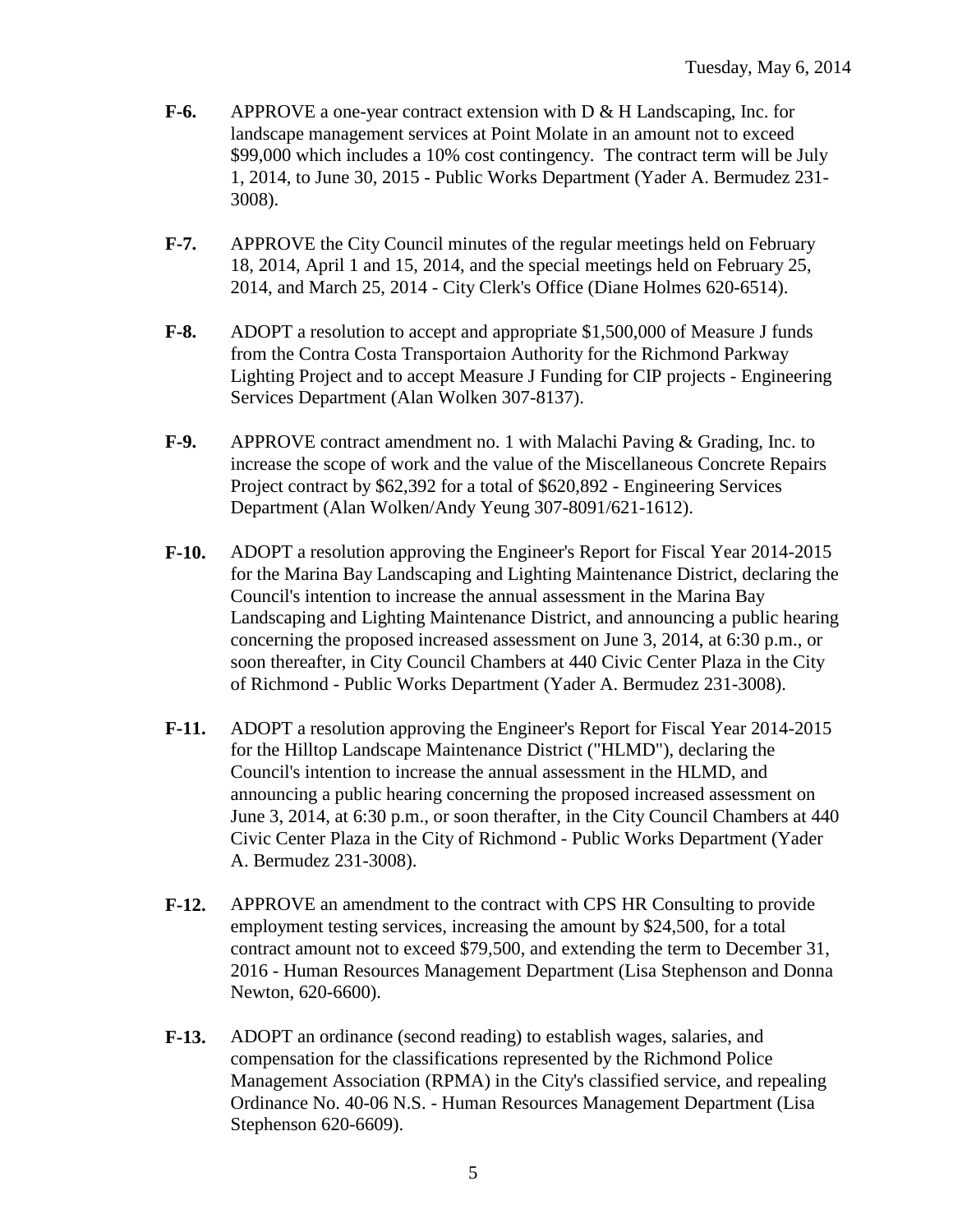- **F-14.** ADOPT an ordinance (second reading) to establish the wages, salaries, and compensation for the classifications in the Exempt and Confidential Management unit, and repealing Ordinance No. 21-05 N.S. - Human Resources Management Department (Lisa Stephenson 620-6600).
- **F-15.** ADOPT a resolution in support of the San Francsico Bay Area Water Trail, a nine-county, growing network of launching and landing sites for non-motorized small boat users to safely enjoy the historic, scenic, and environmental richness of San Francisco Bay - Mayor McLaughlin 620-6503.
- **F-16.** APPROVE a contract with Bartel Associates, LLC for actuarial services necessary for pension fund management in the amount of \$17,537.50 and with a termination date of June 30, 2014 - Finance Department (James Goins 620- 6740).
- **F-17.** APPROVE the following commission appointments and re-appointments: Economic Development Commission: Amanda Elliott, incumbent, term ending March 30, 2017; Community Development Commission: Alysia Cox, new appointment (Coronado district), term ending March 21, 2017; Richmond-Shimada Friendship Commission: Josh Miklich, incumbent, term ending January 18, 2017 - Mayor McLaughlin (620-6503)
- **F-18.** ADOPT a resolution accepting and appropriating \$77,177.30 of Community Transformation Grant funds to the City Manager's Office for work with Contra Costa Health Services and Youth Enrichment Strategies to improve public health through educational initiatives and physical infrastructure improvements ("Be Smarter, Drink Water" project) - City Manager's Office (Bill Lindsay 620-6512).

#### **G. ITEMS CONTINUED FROM PREVIOUS MEETINGS - NOT EARLIER THAN 7:00 P.M.**

#### **G-1. Continued Consent Calendar**

**Should any of the following continued items be removed from the Consent Calendar, they will be heard immediately following the approval of the Consent Calendar under this section.**

**G-2.** APPROVE a contract amendment with Security Signal Devices, Inc. for intrusion and fire alarm system services for City buildings, increasing the original contract amount by \$400,000 for a total of \$550,000, with a term extending through June 30, 2017 (This item was reviewed and recommended for approval by the Finance Committee at its April 4, 2014, meeting) - Public Works Department (Yader Bermudez 231-3008). **This item was continued from the April 15, 2014, meeting.**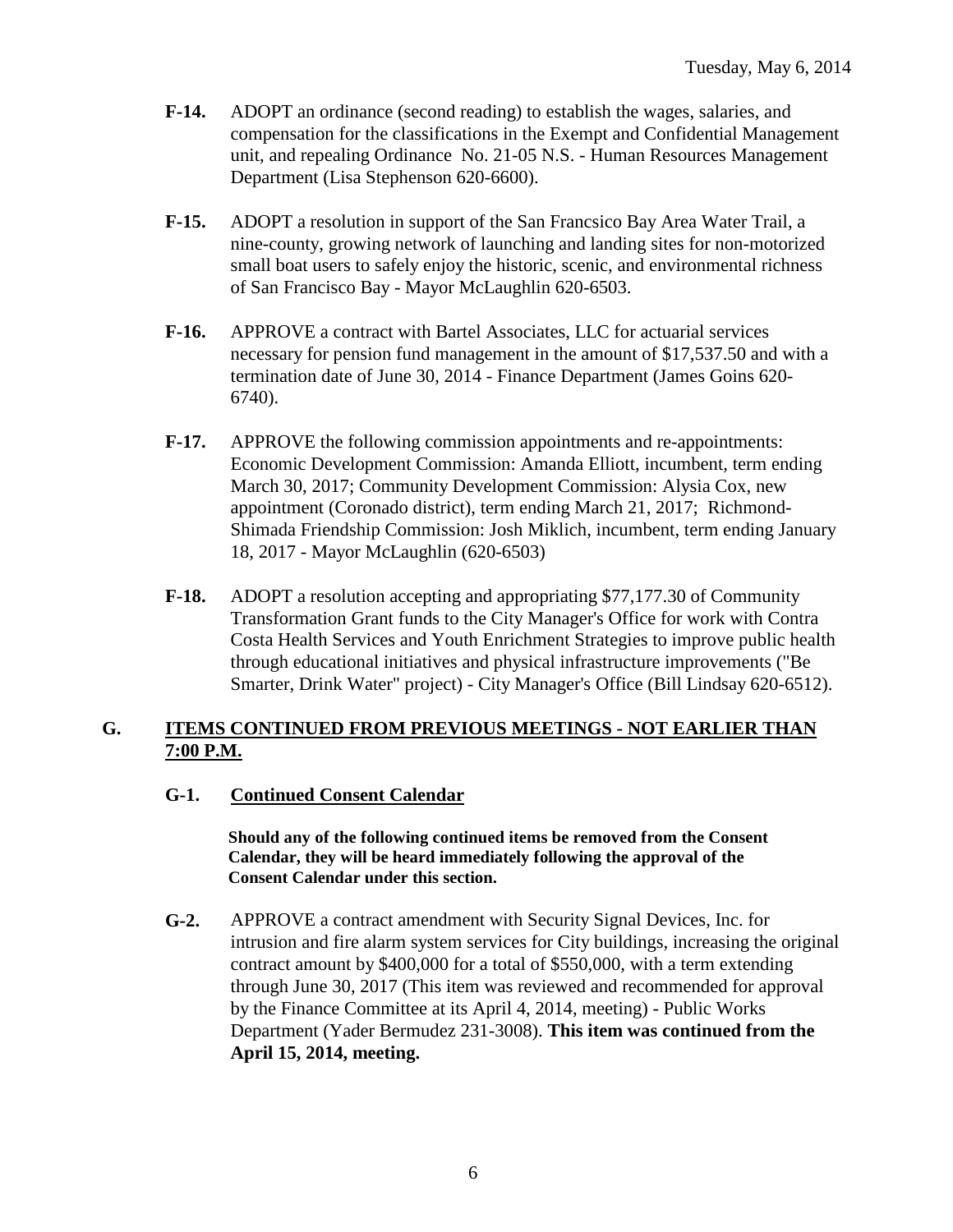- **G-3.** APPROVE the purchase of a pre-fabricated restroom building from CXT Inc. Precast Products to be placed at Marina Bay Park in an amount not to exceed \$166,778.54 and APPROVE a contract with Maloney Construction Inc. for the demolition and site preparation for the new restroom building at Marina Bay Park in an amount not to exceed \$205,359, which includes a 10% city-controlled cost contingency. The contract term will be April 16, 2014, to December 31, 2014 - Public Works Department (Yader A. Bermudez 231-3008). **This item was continued from the April 15, 2014, meeting.**
- **G-4.** APPROVE the purchase of four Flash Cam-880SX security camera units from Q- Star Technologies for installation at the Corporation Yard in an amount not to exceed \$30,000, to improve security and to assist with the apprehension and prosecution of those illegally accessing the facility - Public Works Department (Yader A. Bermudez 231-3008). **This item was continued from the April 15, 2014, meeting.**
- **G-5.** APPROVE a Framework Agreement and Memorandum of Understanding (MOU) with the University of California, Berkeley for infrastructure development and municipal services associated with the proposed Richmond Bay Campus project - City Manager's Office (Bill Lindsay 620-6512). **This item was continued from the April 15, 2014, meeting.**
- **G-6.** APPROVE a two-year contract with D.M.G. Janitorial Services for restroom cleaning services at Jay and Barbara Vincent Park, Shimada Park, Lucretia Edwards Park, Nevin Park, Nicholl Park, Martin Luther King Jr. Park (MLK), Booker T. Anderson Park (BTA) and the North Richmond Ballfield, in an amount not to exceed \$84,420 (\$42,210 per year), and for a term from July 1, 2014, to June 30, 2016 - Public Works Department (Yader A. Bermudez 231- 3008). **This item was continued from the April 15, 2014, meeting.**
- **G-7.** APPROVE a contract with Liebert Cassidy Whitmore MP in the amount of \$100,000 to continue contract negotiations, legal consultation, and employee training for the period April 15, 2014, through December 31, 2014 (This item was reviewed and recommended for approval by the Finance Committee at its April 4, 2014, meeting) - Human Resources Management Department (Lisa Stephenson 620-6600). **This item was continued from the April 15, 2014, meeting.**
- **G-8.** APPROVE a grant-funded contract with TransMetro Inc. for the continuation of the Greenprint "Easy Go" bicycle lease and Kids CAB programs in the amount of \$224,408; and ACCEPT and APPROPRIATE \$203,291 in Congestion Mitigation Air Quality (CMAQ) grant funds to the Fiscal Year 2013-2014 and Fiscal Year 2014-2015 budgets, and \$21,117 for staff support as a local match - City Manager's Office (Bill Lindsay/Lori Reese-Brown 620-6512). **This item was continued from the April 15, 2014, meeting.**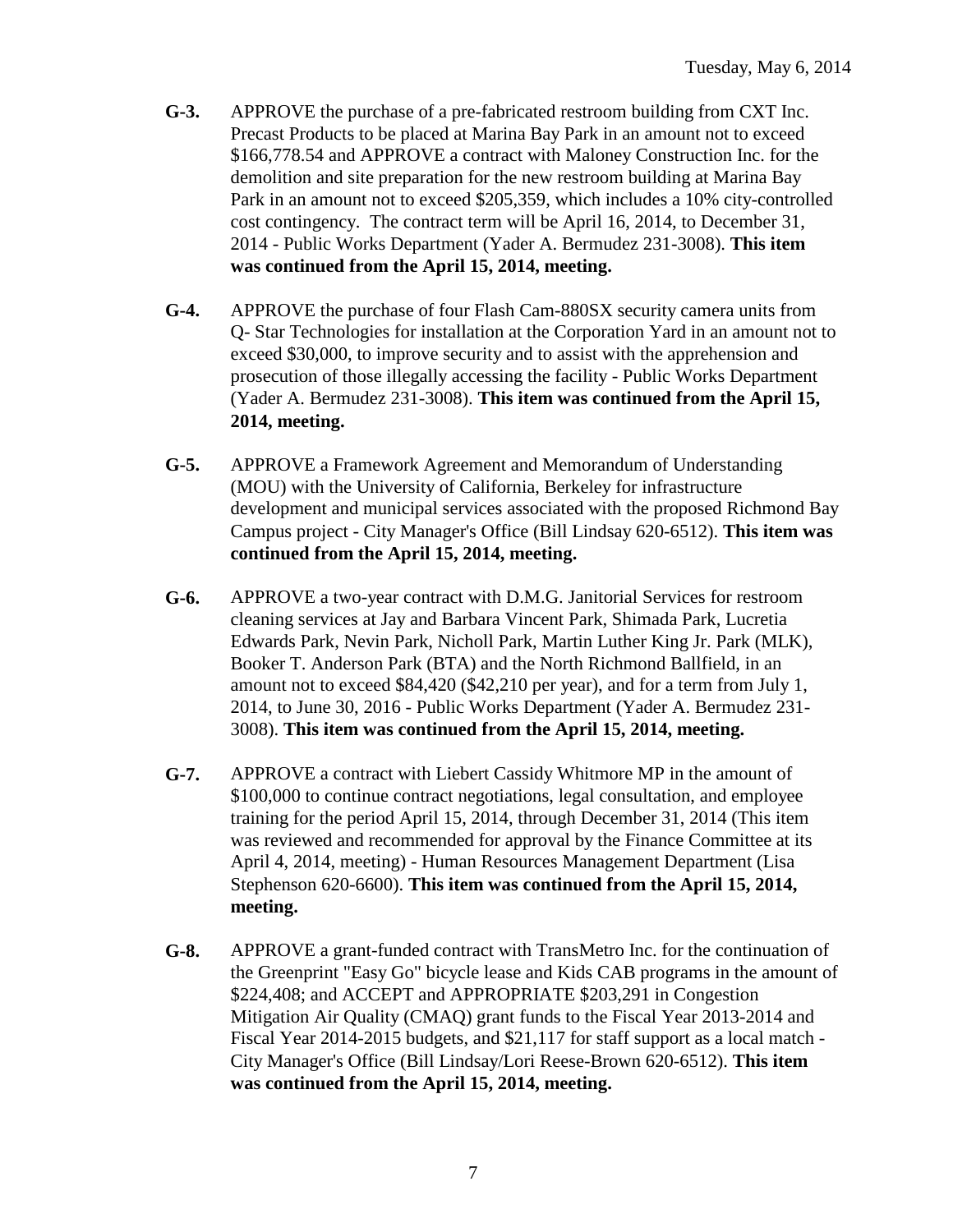**G-9.** APPROVE the following commission appointments and re-appointments: Community Development Commission: Jackie Thompson, incumbent, term ending March 21, 2017; Housing Advisory Commission: Sherry Lynn Fuzesy, new appointment to complete unexpired term of Anntheia Harrison-Farr, term ending November 1, 2015; Workforce Investment Board: Steve Bell, new appointment, no term expiration; Public Art Advisory Committte: Suzanne Tan, new appointment, term ending January 31, 2016 - Mayor McLaughlin (620- 6503). **This item was continued from the April 15, 2014, meeting.**

#### **Continued Resolutions**

- **G-10.** (1) ADOPT a resolution to refer to the Planning Commission Consideration of Revocation for an electronic sign at Pacific East Mall, and (2) DIRECT the Planning Commission to conduct a revocation hearing for the previous approval of the electronic billboard LED sign at Pacific East Mall - Councilmember Butt (236-7435). **This item was continued from the April 1 and 15, 2014, meetings.**
- **G-11.** ADOPT a resolution amending Richmond's Policy Against Workplace Harassment to: specify time frame for initiating and concluding investigations, and provide for notification to all involved parties - Vice Mayor Beckles (620- 6568). **This item was continued from the April 15, 2014, meeting.**
- **G-12.** ADOPT a resolution to protect the Coastal Prairie at the Richmond Field Station - Vice Mayor Beckles (620-6865). **This item was continued from the April 15, 2014, meeting.**

#### **Continued Ordinances**

- **G-13.** RECEIVE a report from the city manager regarding business outreach and potential impacts from increasing the minimum wage, and INTRODUCE an ordinance (first reading) increasing the minimum wage in the City of Richmond to \$12.30 an hour by 2017 - Mayor McLaughlin (620-6503), Vice Mayor Beckles (620-6568), and Councilmember Myrick (620-6636). **This item was continued from the April 15, 2014, meeting.**
- **G-14.** CONSIDER introducing an ordinance to repeal Chapter 2.39 Regulation of Campaign Contributions from parties and participants in entitlement proceedings and change the spending limit in Chapter 2.43 - Matching Public Funding of Richmond Elections because these well intentioned reforms have proven to be counterproductive because they have strengthened the power of large unregulated Independent Spending PACs - Councilmember Rogers (867-5725). **This item was continued from the April 22, 2014, meeting.**